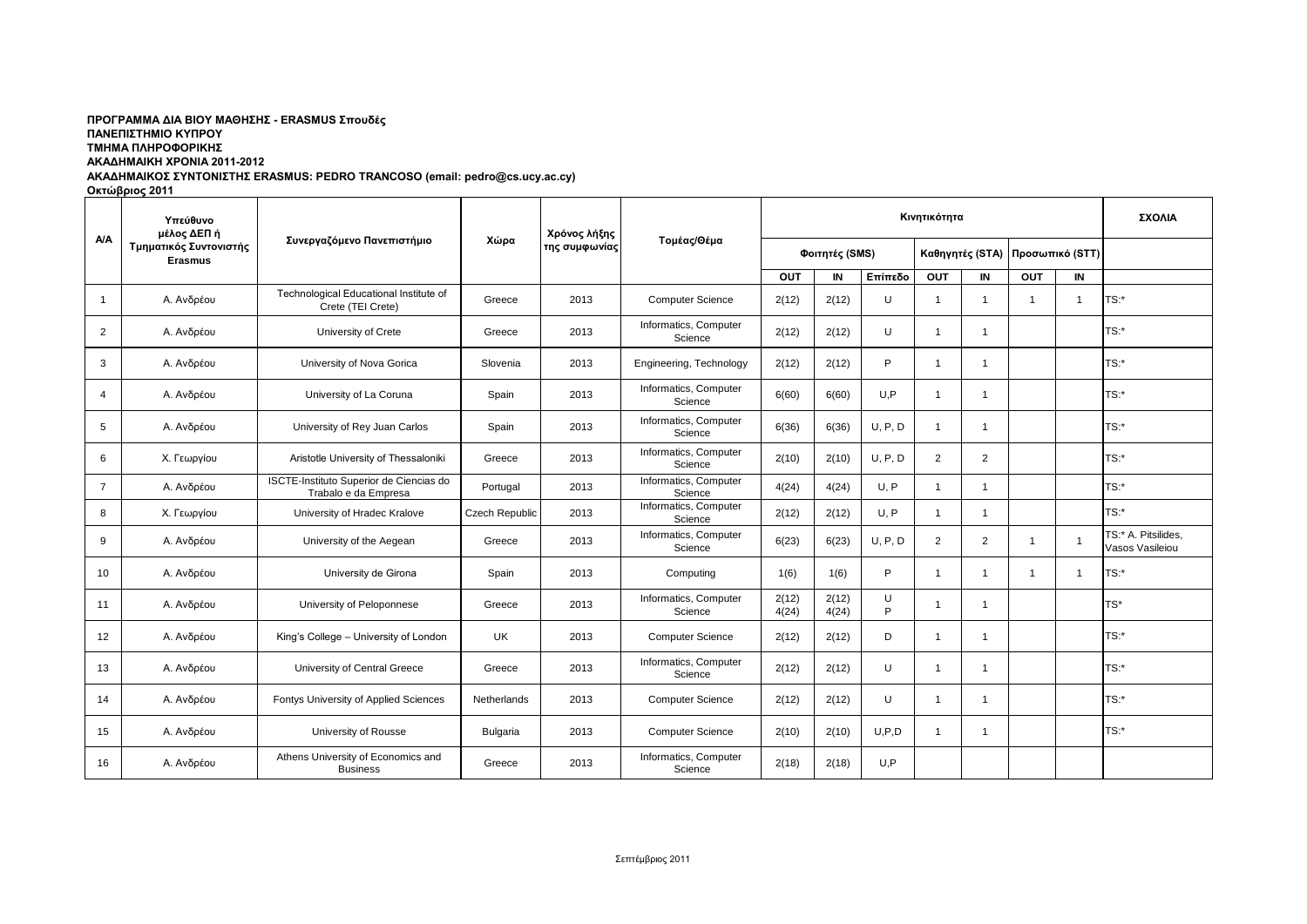## ΠΡΟΓΡΑΜΜΑ ΔΙΑ ΒΙΟΥ ΜΑΘΗΣΗΣ - ERASMUS Σπουδές **ΠΑΝΔΠΙΣΗΜΙΟ ΚΤΠΡΟΤ ΣΜΗΜΑ ΠΛΗΡΟΦΟΡΙΚΗ ΑΚΑΔΗΜΑΙΚΗ ΧΡΟΝΙΑ 2011-2012**

# **ΑΚΑΓΗΜΑΙΚΟ ΤΝΣΟΝΙΣΗ ERASMUS: PEDRO TRANCOSO (email: pedro@cs.ucy.ac.cy)**

**Οκτώβριος 2011** 

|     | Υπεύθυνο<br>μέλος ΔΕΠ ή<br>Τμηματικός Συντονιστής<br><b>Erasmus</b> | Συνεργαζόμενο Πανεπιστήμιο                                          | Χώρα    | Χρόνος λήξης<br>της συμφωνίας | Τομέας/Θέμα                                                        |                | ΣΧΟΛΙΑ        |          |                 |                         |                 |    |                                        |
|-----|---------------------------------------------------------------------|---------------------------------------------------------------------|---------|-------------------------------|--------------------------------------------------------------------|----------------|---------------|----------|-----------------|-------------------------|-----------------|----|----------------------------------------|
| A/A |                                                                     |                                                                     |         |                               |                                                                    | Φοιτητές (SMS) |               |          | Καθηγητές (STA) |                         | Προσωπικό (STT) |    |                                        |
|     |                                                                     |                                                                     |         |                               |                                                                    | <b>OUT</b>     | IN            | Επίπεδο  | <b>OUT</b>      | IN                      | OUT             | IN |                                        |
| 17  | Α. Ανδρέου                                                          | University of East London                                           | UK      | 2011                          | Artificial Intelligence                                            | 1(3)           | 1(3)          | D        | $\overline{1}$  | $\overline{\mathbf{1}}$ |                 |    | TS:                                    |
| 18  | Α. Ανδρέου                                                          | Clausthal University of Technology                                  | Germany | 2013                          | Informatics, Computer<br>Science                                   | 2(12)          | 2(12)         | U, P, D  | $\overline{1}$  | $\overline{\mathbf{1}}$ |                 |    | $TS^*$                                 |
| 19  | Α. Ανδρέου                                                          | University of Pireaus                                               | Greece  | 2013                          | Informatics, Computer<br>Science                                   |                | 3(18)         | U        |                 | $\overline{1}$          |                 |    | Andreas Pitsillides,<br>Vasos Vasiliou |
| 20  | Α. Ανδρέου                                                          | University Politecnica de Catalunya                                 | Spain   | 2013                          | <b>Computer Science</b>                                            | 4(40)          | 4(40)         | U.P      | 3               | 3                       |                 |    | TS:*                                   |
| 21  | Α. Ανδρέου                                                          | Manchester Metropolitan University                                  | UK      | 2013                          | <b>Computer Science</b>                                            | 1(6)           | 1(6)          | U, P     | $\mathbf{1}$    | -1                      |                 |    | TS:                                    |
| 22  | Α. Ανδρέου                                                          | Seconda University of Napoli                                        | Italy   | 2013                          | Informatics, Computer<br>Science                                   | 4(36)          | 4(36)         | U.P      | 3               | 3                       |                 |    | TS:                                    |
| 23  | Α. Ανδρέου                                                          | University of Piraeus (Department of<br>informatics)                | Greece  | 2013                          | Informatics, Computer<br>Science<br>(Τμήμα Ψηφιακών<br>Συστημάτων) | 6(26)          | 6(26)         | 3U,2P,1D | 2               | $\overline{2}$          | 2               | 2  | Andreas Pitsillides.<br>Vasos Vasiliou |
| 24  | Α. Ανδρέου                                                          | University of Southern Denmark, Odense                              | Denmark | 2013                          | Informatics, Computer<br>Science                                   | 2(18)          | 2(18)         | U, P, D  | $\mathbf{1}$    | $\overline{1}$          |                 |    | TS:                                    |
| 25  | Χ.Γεωργίου                                                          | National Technical University of<br>Athens(Metsovio)                | Greece  | 2013                          | <b>Computer Science</b>                                            | 3(18)          | 3(18)         | U.P      | $\mathbf{1}$    | $\overline{\mathbf{1}}$ |                 |    | TS:*                                   |
| 26  | Α. Ανδρέου                                                          | University of Tampere                                               | Finland | 2013                          | Informatics, Computer<br>Science                                   | 2(18)          | 2(18)         | P.D      | $\overline{1}$  | $\overline{1}$          |                 |    | TS:                                    |
| 27  | Χ.Γεωργίου                                                          | Alexandrio Technological Educational<br>Institution of Thessaloniki | Greece  | 2013                          | Computing<br><b>B.Sc.thesis</b>                                    | 2(12)<br>1(6)  | 2(12)<br>1(6) | U        | -1              |                         |                 |    | TS:                                    |
| 28  | Χ.Γεωργίου                                                          | <b>Linnaeus University</b>                                          | Sweden  | 2013                          | Informatics, computer<br>Science                                   | 2(20)          | 2(20)         | U, P, D  | $\overline{1}$  | $\overline{1}$          |                 |    |                                        |